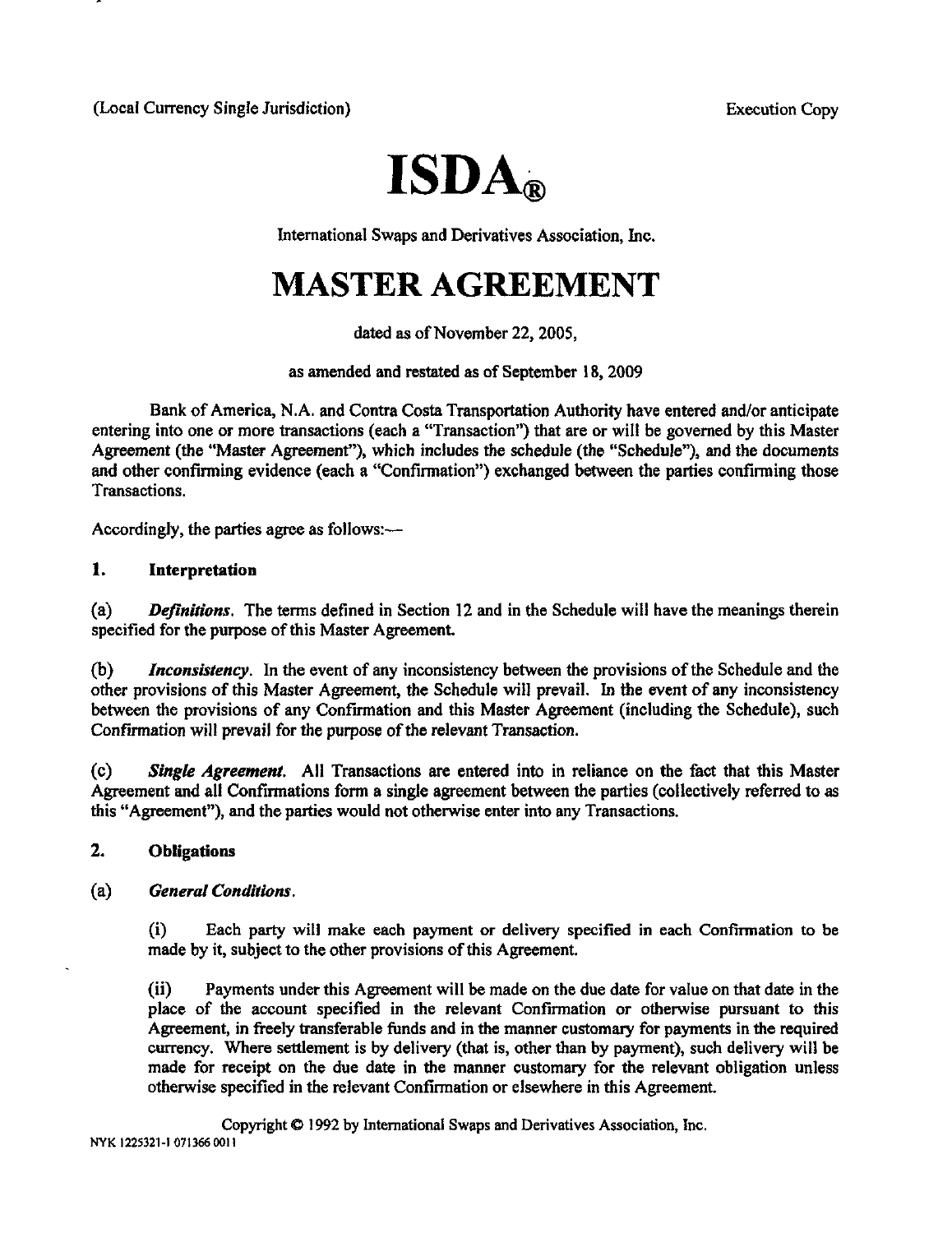(iii) Each obligation of each party under Section  $2(a)(i)$  is subject to (1) the condition precedent that no Event of Default or Potential Event of Default with respect to the other party has occurred and is continuing, (2) the condition precedent that no Early Termination Date in respect of the relevant Transaction has occurred or been effectively designated and (3) each other applicable condition precedent specified in this Agreement.

(b) *Change of Account.* Either party may change its account for receiving a payment or delivery by giving notice to the other party at least five Local Business Days prior to the scheduled date for the payment or delivery to which such change applies unless such other party gives timely notice of a reasonable objection to such change.

- (c) *Netting.* If on any date amounts would otherwise be payable:—
	- (i) in the same currency; and
	- (ii) in respect of the same Transaction,

by each party to the other, then, on such date, each party's obligation to make payment of any such amount will be automatically satisfied and discharged and, if the aggregate amount that would otherwise have been payable by one party exceeds the aggregate amount that would otherwise have been payable by the other party, replaced by an obligation upon the party by whom the larger aggregate amount would have been payable to pay to the other party the excess of the larger aggregate amount over the smaller aggregate amount.

The parties may elect in respect of two or more Transactions that a net amount will be determined in respect of all amounts payable on the same date in the same currency in respect of such Transactions, regardless of whether such amounts are payable in respect of the same Transaction. The election may be made in the Schedule or a Confirmation by specifying that subparagraph (ii) above will not apply to the Transactions identified as being subject to the election, together with the starting date (in which case subparagraph (ii) above will not, or will cease to, apply to such Transactions from such date). This election may be made separately for different groups of Transactions and will apply separately to each pairing of branches or offices through which the parties make and receive payments or deliveries.

(d) *Default Interest; Other Amounts.* Prior to the occurrence or effective designation of an Early Termination Date in respect of the relevant Transaction, a party that defaults in the performance of any payment obligation will, to the extent permitted by law and subject to Section 6(c), be required to pay interest (before as well as after judgment) on the overdue amount to the other party on demand in the same currency as such overdue amount, for the period from (and including) the original due date for payment to (but excluding) the date of actual payment, at the Default Rate. Such interest will be calculated on the basis of daily compounding and the actual number of days elapsed. If, prior to the occurrence or effective designation of an Early Termination Date in respect of the relevant Transaction, a party defaults in the performance of any obligation required to be settled by delivery, it will compensate the other party on demand if and to the extent provided for in the relevant Confirmation or elsewhere in this Agreement.

## **3. Representations**

Each party represents to the other party (which representations will be deemed to be repeated by each party on each date on which a Transaction is entered into) that:—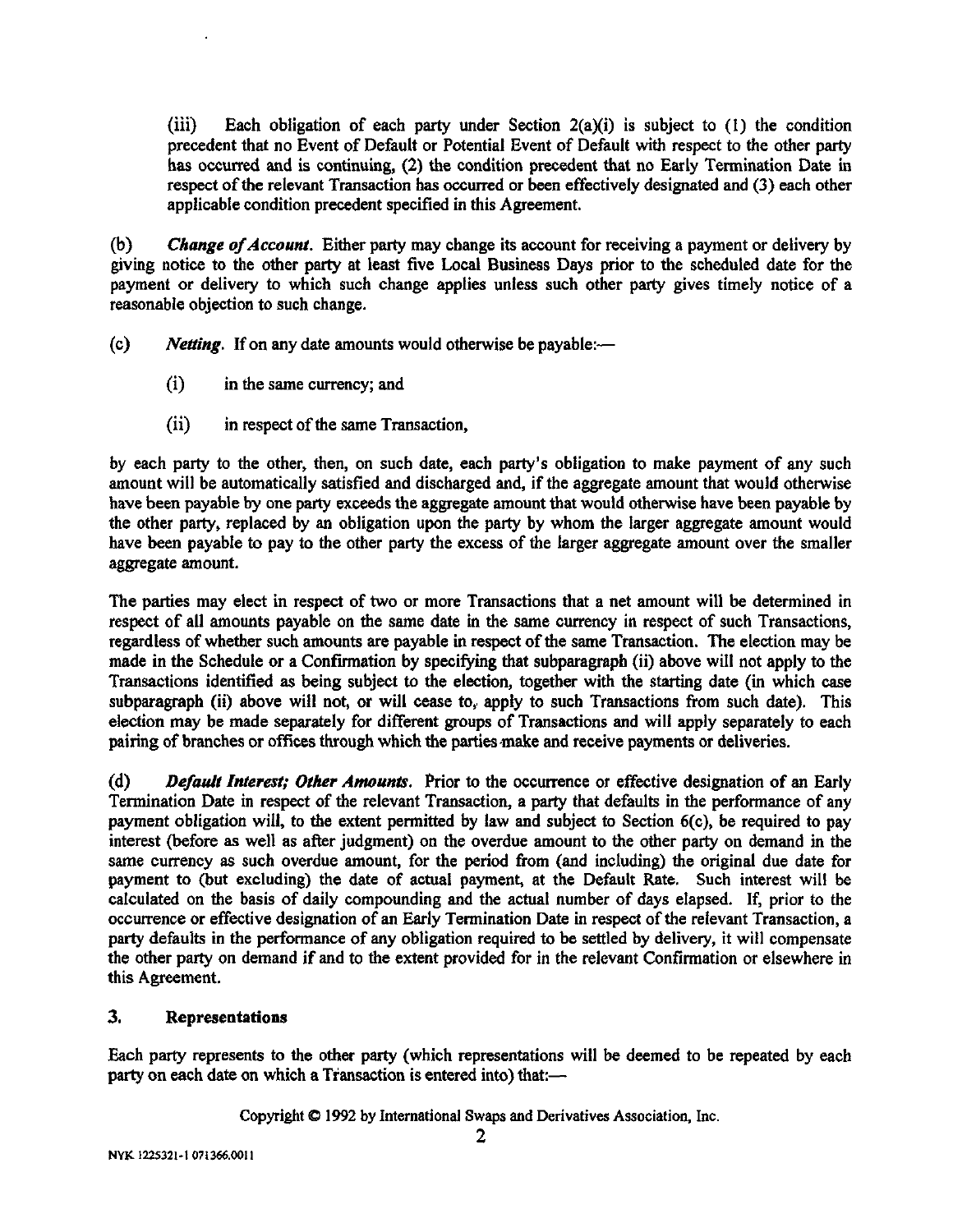## (a) *Basic Representations.*

(i) *Status.* It is duly organized and validly existing under the laws of the jurisdiction of its organization or incorporation and, if relevant under such laws, in good standing;

(ii) *Powers.* It has the power to execute this Agreement and any other documentation relating to this Agreement to which it is a party, to deliver this Agreement and any other documentation relating to this Agreement that it is required by this Agreement to deliver and to perform its obligations under this Agreement and any obligations it has under any Credit Support Document to which it is a party and has taken all necessary action to authorize such execution, delivery and performance;

(iii) *No Violation or Conflict.* Such execution, delivery and performance do not violate or conflict with any law applicable to it, any provision of its constitutional documents, any order or judgment of any court or other agency of government applicable to it or any of its assets or any contractual restriction binding on or affecting it or any of its assets;

(iv) *Consents.* All governmental and other consents that are required to have been obtained by it with respect to this Agreement or any Credit Support Document to which it is a party have been obtained and are in full force and effect and all conditions of any such consents have been complied with; and

(v) *Obligations Binding.* Its obligations under this Agreement and any Credit Support Document to which it is a party constitute its legal, valid and binding obligations, enforceable in accordance with their respective terms (subject to applicable bankruptcy, reorganization, insolvency, moratorium or similar laws affecting creditors' rights generally and subject, as to enforceability, to equitable principles of general application (regardless of whether enforcement is sought in a proceeding in equity or at law)).

(b) *Absence of Certain Events.* No Event of Default or Potential Event of Default or, to its knowledge. Termination Event with respect to it has occurred and is continuing and no such event or circumstance would occur as a result of its entering into or performing its obligations under this Agreement or any Credit Support Document to which it is a party.

(c) *Absence of Litigation.* There is not pending or, to its knowledge, threatened against it or any of its Affiliates any action, suit or proceeding at law or in equity or before any court, tribunal, governmental body, agency or official or any arbitrator that is likely to affect the legality, validity or enforceability against it of this Agreement or any Credit Support Document to which it is a party or its ability to perform its obligations under this Agreement or such Credit Support Document.

(d) Accuracy of Specified Information. All applicable information that is furnished in writing by or on behalf of it to the other party and is identified for the purpose of this Section 3(d) in the Schedule is, as of the date of the information, true, accurate and complete in every material respect.

# 4. Agreements

Each party agrees with the other that, so long as either party has or may have any obligation under this Agreement or under any Credit Support Document to which it is a party:—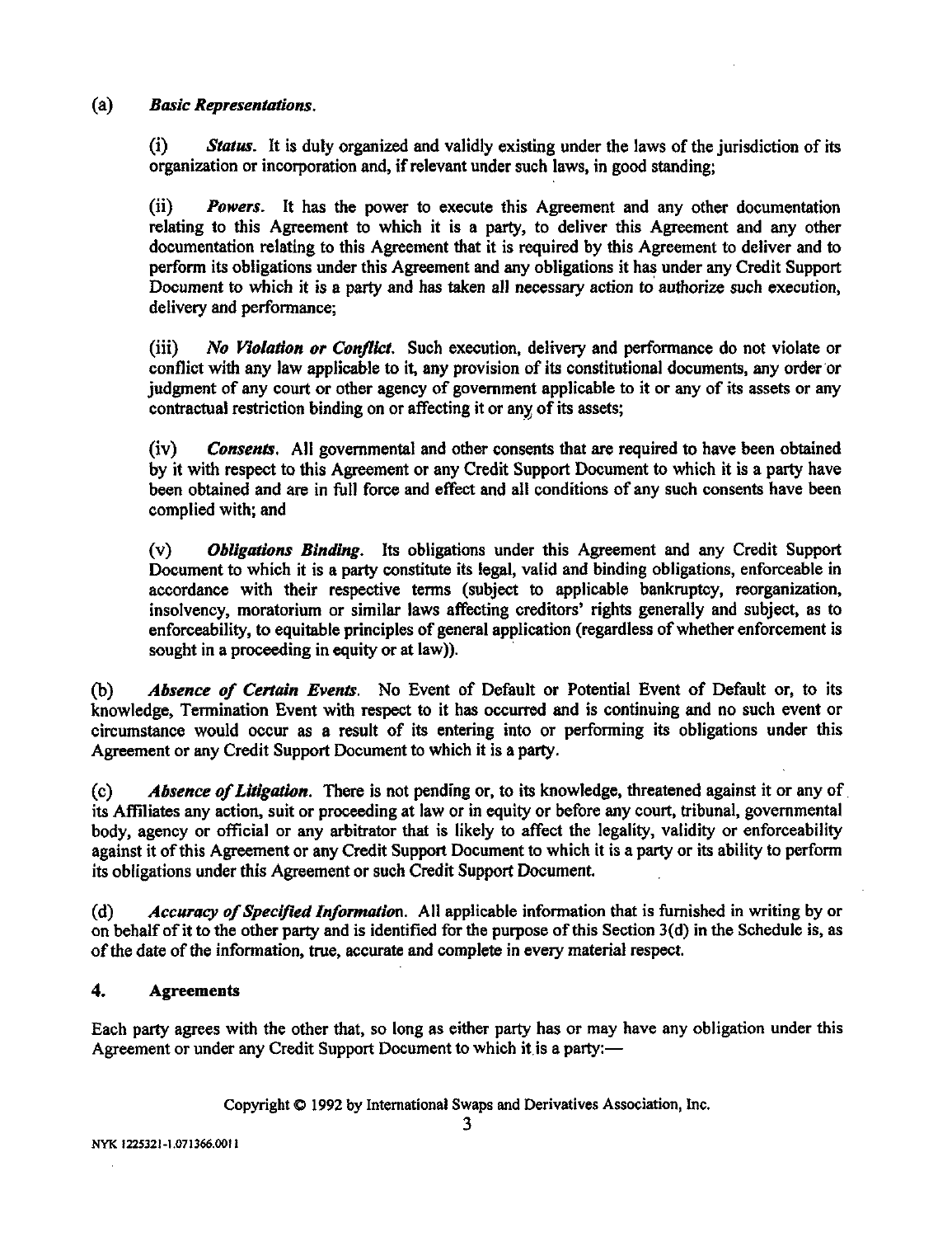**(a)** *Furnish Specified Information.* It will deliver to the other party any forms, documents or certificates specified in the Schedule or any Confirmation by the date specified in the Schedule or such Confirmation or, if none is specified, as soon as reasonably practicable.

(b) *Maintain Authorizations.* It will use all reasonable efforts to maintain in full force and effect all consents of any governmental or other authority that are required to be obtained by it with respect to this Agreement or any Credit Support Document to which it is a party and will use all reasonable efforts to obtain any that may become necessary in the future.

(c) *Comply with Laws.* It will comply in all material respects with all applicable laws and orders to which it may be subject if failure so to comply would materially impair its ability to perform its obligations under this Agreement or any Credit Support Document to which it is a party.

## **5. Events of Default and Termination £vents**

**(a)** *Events of Default.* The occurrence at any time with respect to a party or, if applicable, any Credit Support Provider of such party or any Specified Entity of such party of any of the following events constitutes an event of default (an "Event of Default") with respect to such party:—

(i) *Failure to* **Pay** *or Deliver.* Failure by the party to make, when due, any payment under this Agreement or delivery under Section  $2(a)(i)$  or  $2(d)$  required to be made by it if such failure is not remedied on or before the third Local Business Day after notice of such failure is given to the party;

(ii) *Breach of Agreement.* Failure by the party to comply with or perform any agreement or obligation (other than an obligation to make any payment under this Agreement or delivery under Section  $2(a)(i)$  or  $2(d)$  or to give notice of a Termination Event) to be complied with or performed by the party in accordance with this Agreement if such failure is not remedied on or before the thirtieth day after notice of such failure is given to the party;

# (iii) *Credit Support Default.*

(1) Failure by the party or any Credit Support Provider of such party to comply with or perform any agreement or obligation to be complied with or performed by it in accordance with any Credit Support Document if such failure is continuing after any applicable grace period has elapsed;

(2) the expiration or termination of such Credit Support Document or the failing or ceasing of such Credit Support Document to be in full force and effect for the purpose of this Agreement (in either case other than in accordance with its terms) prior to the satisfaction of all obligations of such party under each Transaction to which such Credit Support Document relates without the written consent of the other party; or

(3) the party or such Credit Support Provider disaffirms, disclaims, repudiates or rejects, in whole or in part, or challenges the validity of, such Credit Support Document;

(iv) *Misrepresentation.* A representation made or repeated or deemed to have been made or repeated by the party or any Credit Support Provider of such party in this Agreement or any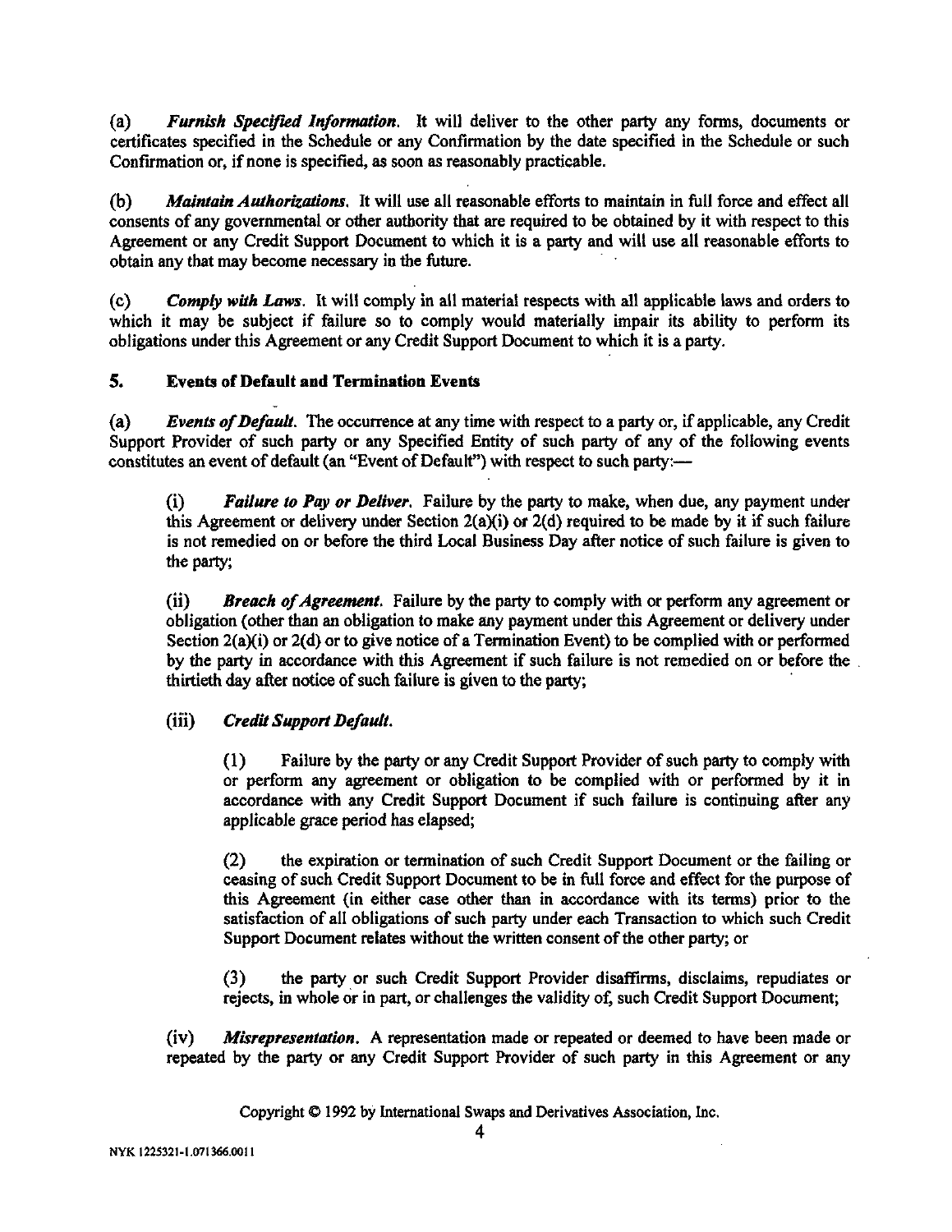Credit Support Document proves to have been incorrect or misleading in any material respect when made or repeated or deemed to have been made or repeated;

(v) *Default under Specified Transaction.* The party, any Credit Support Provider of such party or any applicable Specified Entity of such party (1) defaults under a Specified Transaction and, after giving effect to any applicable notice requirement or grace period, there occurs a liquidation of, an acceleration of obligations under, or an early termination of, that Specified Transaction, (2) defaults, after giving effect to any applicable notice requirement or grace period, in making any payment or delivery due on the last payment, delivery or exchange date of, or any payment on early termination of, a Specified Transaction (or such default continues for at least three Local Business Days if there is no applicable notice requirement or grace period) or (3) disaffirms, disclaims, repudiates or rejects, in whole or in part, a Specified Transaction (or such action is taken by any person or entity appointed or empowered to operate it or act on its behalf);

(vi) *Cross Defauit.* If "Cross Default" is specified in the Schedule as applying to the party, the occurrence or existence of (1) a default, event of default or other similar condition or event (however described) in respect of such party, any Credit Support Provider of such party or any applicable Specified Entity of such party under one or more agreements or instruments relating to Specified Indebtedness of any of them (individually or collectively) in an aggregate amount of not less than the applicable Threshold Amount (as specified in the Schedule) which has resulted in such Specified Indebtedness becoming, or becoming capable at such time of being declared, due and payable under such agreements or instruments, before it would otherwise have been due and payable or (2) a default by such party, such Credit Support Provider or such Specified Entity (individually or collectively) in making one or more payments on the due date thereof in an aggregate amount of not less than the applicable Threshold Amount under such agreements or instruments (after giving effect to any applicable notice requirement or grace period);

(vii) *Bankruptcy.* The party, any Credit Support Provider of such party or any applicable Specified Entity of such party:—

(1) is dissolved (other than pursuant to a consolidation, amalgamation or merger); (2), becomes insolvent or is unable to pay its debts or fails or admits in writing its inability generally to pay its debts as they become due; (3) makes a general assignment, arrangement or composition with or for the benefit of its creditors; (4) institutes or has instituted against it a proceeding seeking a judgment of insolvency or bankruptcy or any other relief under any bankruptcy or insolvency law or other similar law affecting creditors' rights, or a petition is presented for its winding-up or liquidation, and, in the case of any such proceeding or petition instituted or presented against it, such proceeding or petition (A) results in a judgment of insolvency or bankruptcy or the entry of an order for relief or the making of an order for its winding-up or liquidation or (B) is not dismissed, discharged, stayed or restrained in each case within 30 days of the institution or presentation thereof; (5) has a resolution passed for its winding-up, official management or liquidation (other than pursuant to a consolidation, amalgamation or merger); (6) seeks or becomes subject to the appointment of an administrator, provisional liquidator, conservator, receiver, trustee, custodian or other similar official for it or for all or substantially all its assets; (7) has a secured party take possession of all or substantially all its assets or has a distress, execution, attachment, sequestration or other legal process levied, enforced or sued on or against all or substantially all its assets and such secured party maintains possession, or any such process is not dismissed, discharged, stayed or restrained, in each case within 30 days thereafter; (8) causes or is subject to any event Copyright © 1992 by International Swaps and Derivatives Association, Inc.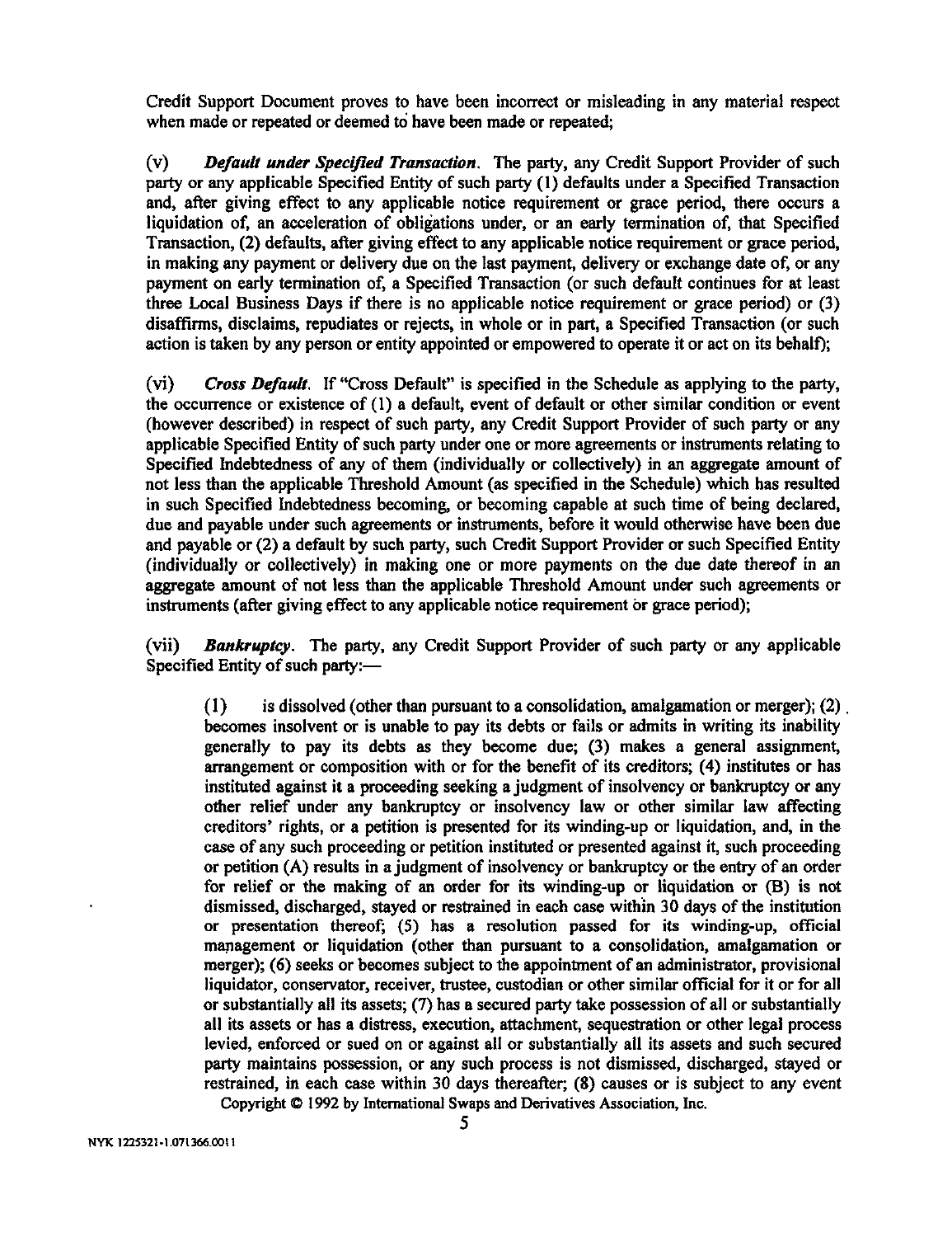with respect to it which, under the applicable laws of any jurisdiction, has an analogous effect to any of the events specified in clauses (1) to (7) (inclusive); or (9) takes any action in furtherance of, or indicating its consent to, approval of, or acquiescence in, any of the foregoing acts; or

(viii) *Merger Without Assumption.* The party or any Credit Support Provider of such party consolidates or amalgamates with, or merges with or into, or transfers all or substantially all its assets to, another entity and, at the time of such consolidation, amalgamation, merger or transfer:—

(1) the resulting, surviving or transferee entity fails to assume all the obligations of such party or such Credit Support Provider under this Agreement or any Credit Support Document to which it or its predecessor was a party by operation of law or pursuant to an agreement reasonably satisfactory to the other party to this Agreement; or

(2) the benefits of any Credit Support Document fail to extend (without the consent of the other party) to the performance by such resulting, surviving or transferee entity of its obligations under this Agreement.

**(b)** *Termination Events.* The occurrence at any time with respect to a party or, if applicable, any Credit Support Provider of such party or any Specified Entity of such party of any event specified below constitutes an Illegality if the event is specified in (i) below, and, if specified to be applicable, a Credit Event Upon Merger if the event is specified pursuant to (ii) below or an Additional Termination Event if the event is specified pursuant to (iii) below:—

(i) *IUegaiity.* Due to the adoption of, or any change in, any applicable law after the date on which a Transaction is entered into, or due to the promulgation of, or any change in, the interpretation by any court, tribunal or regulatory authority with competent jurisdiction of any applicable law after such date, it becomes unlawful (other than as a result of a breach by the party of Section 4(b)) for such party (which will be the Affected Party):—

(1) to perform any absolute or contingent obligation to make a payment or delivery or to receive a payment or delivery in respect of such Transaction or to comply with any other material provision of this Agreement relating to such Transaction; or

(2) to perform, or for any Credit Support Provider of such party to perform, any contingent or other obligation which the party (or such Credit Support Provider) has under any Credit Support Document relating to such Transaction;

(ii) *Credit Event Upon Merger.* If "Credit Event Upon Merger" is specified in the Schedule as applying to the party, such party ("X"), any Credit Support Provider of X or any applicable Specified Entity of X consolidates or amalgamates with, or merges with or into, or transfers all or substantially all its assets to, another entity and such action does not constitute an event described in Section 5(a)(viii) but the creditworthiness of the resulting, surviving or transferee entity is materially weaker than that of X, such Credit Support Provider or such Specified Entity, as the case may be, immediately prior to such action (and, in such event, X or its successor or transferee, as appropriate, will be the Affected Party); or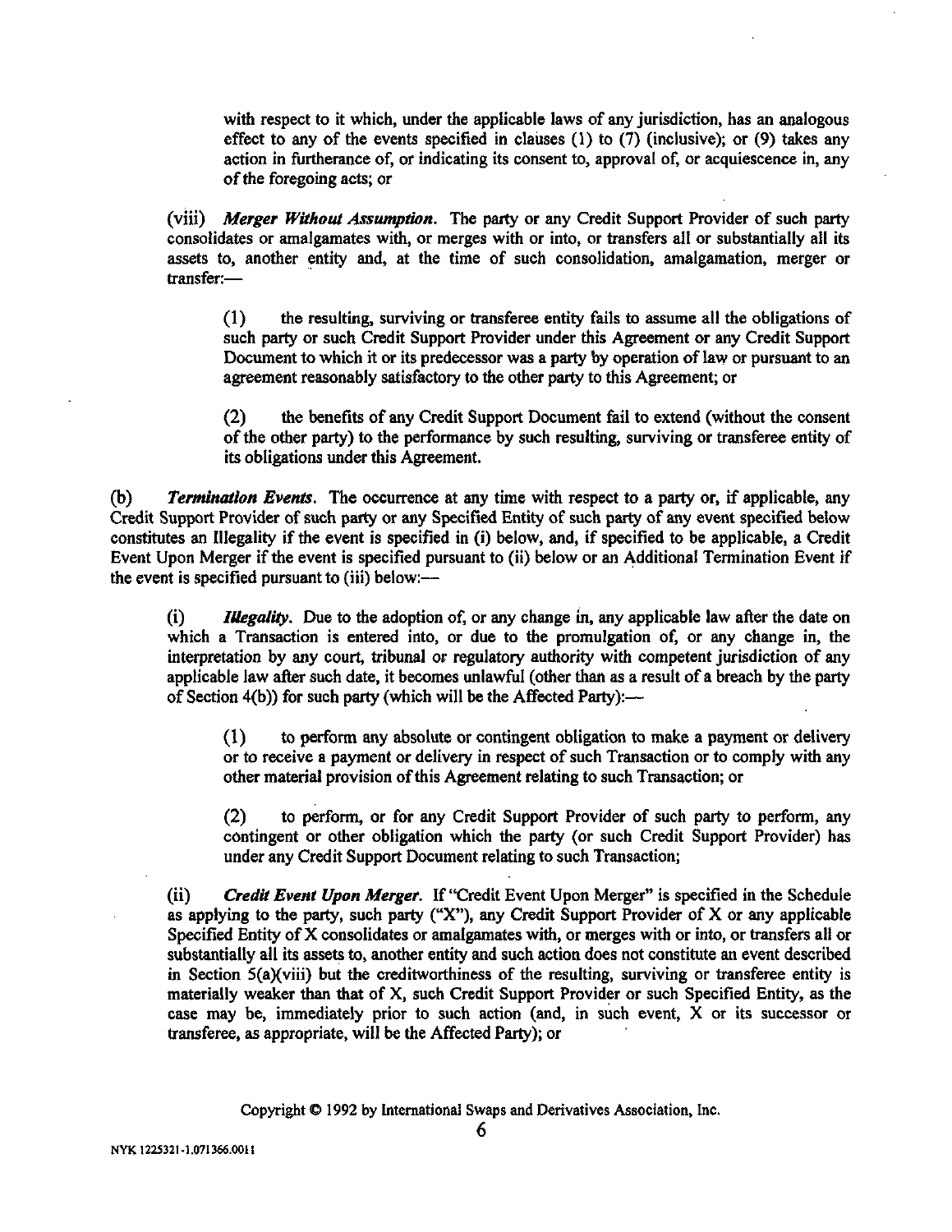(iii) *Additional Termination Event.* If any "Additional Termination Event" is specified in the Schedule or any Confirmation as applying, the occurrence of such event (and, in such event, the Affected Party or Affected Parties shall be as specified for such Additional Termination Event in the Schedule or such Confirmation).

(c) *Event of Default and Illegality.* If an event or circumstance which would otherwise constitute or give rise to an Event of Default also constitutes an Illegality, it will be treated as an Illegality and will not constitute an Event of Default.

#### **6. Early Termination**

**(a)** *Right to Terminate Following Event of Default.* If at any time an Event of Default with respect to a party (the "Defaulting Party") has occurred and is then continuing, the other party (the "Nondefaulting Party") may, by not more than 20 days notice to the Defaulting Party specifying the relevant Event of Default, designate a day not earlier than the day such notice is effective as an Early Termination Date in respect of all outstanding Transactions. If, however, "Automatic Early Termination" is specified in the Schedule as applying to a party, then an Early Termination Date in respect of all outstanding Transactions will occur immediately upon the occurrence with respect to such party of an Event of Default specified in Section  $5(a)(vi)(1)$ ,  $(3)$ ,  $(5)$ ,  $(6)$  or, to the extent analogous thereto,  $(8)$ , and as of the time immediately preceding the institution of the relevant proceeding or the presentation of the relevant petition upon the occurrence with respect to such party of an Event of Default specified in Section  $5(a)$ (vii)(4) or, to the extent analogous thereto, (8).

#### **(b)** *Right to Terminate Following Termination Event.*

(i) *Notice.* If a Termination Event occurs, an Affected Party will, promptly upon becoming aware of it, notify the other party, specifying the nature of that Termination Event and each Affected Transaction and will also give such other information about that Termination Event as the other party may reasonably require.

(ii) Two Affected Parties. If an Illegality under Section  $5(b)(i)(1)$  occurs and there are two Affected Parties, each party will use all reasonable efforts to reach agreement within 30 days after notice thereof is given under Section  $6(b)(i)$  on action to avoid that Termination Event.

#### (iii) *Right to Terminate. If:***—**

(1) an agreement under Section 6(b)(ii) has not been effected with respect to all Affected Transactions within 30 days after an Affected Party gives notice under Section  $6(b)(i)$ ; or

(2) an Illegality other than that referred to in Section 6(b)(ii), a Credit Event Upon Merger or an Additional Termination Event occurs,

either party in the case of an Illegality, any Affected Party in the case of an Additional Termination Event if there is more than one Affected Party, or the party which is not the Affected Party in the case of a Credit Event Upon Merger or an Additional Termination Event if there is only one Affected Party may, by not more than 20 days notice to the other party and provided that the relevant Termination Event is then continuing, designate a day not earlier than the day such notice is effective as an Early Termination Date in respect of all Affected Transactions.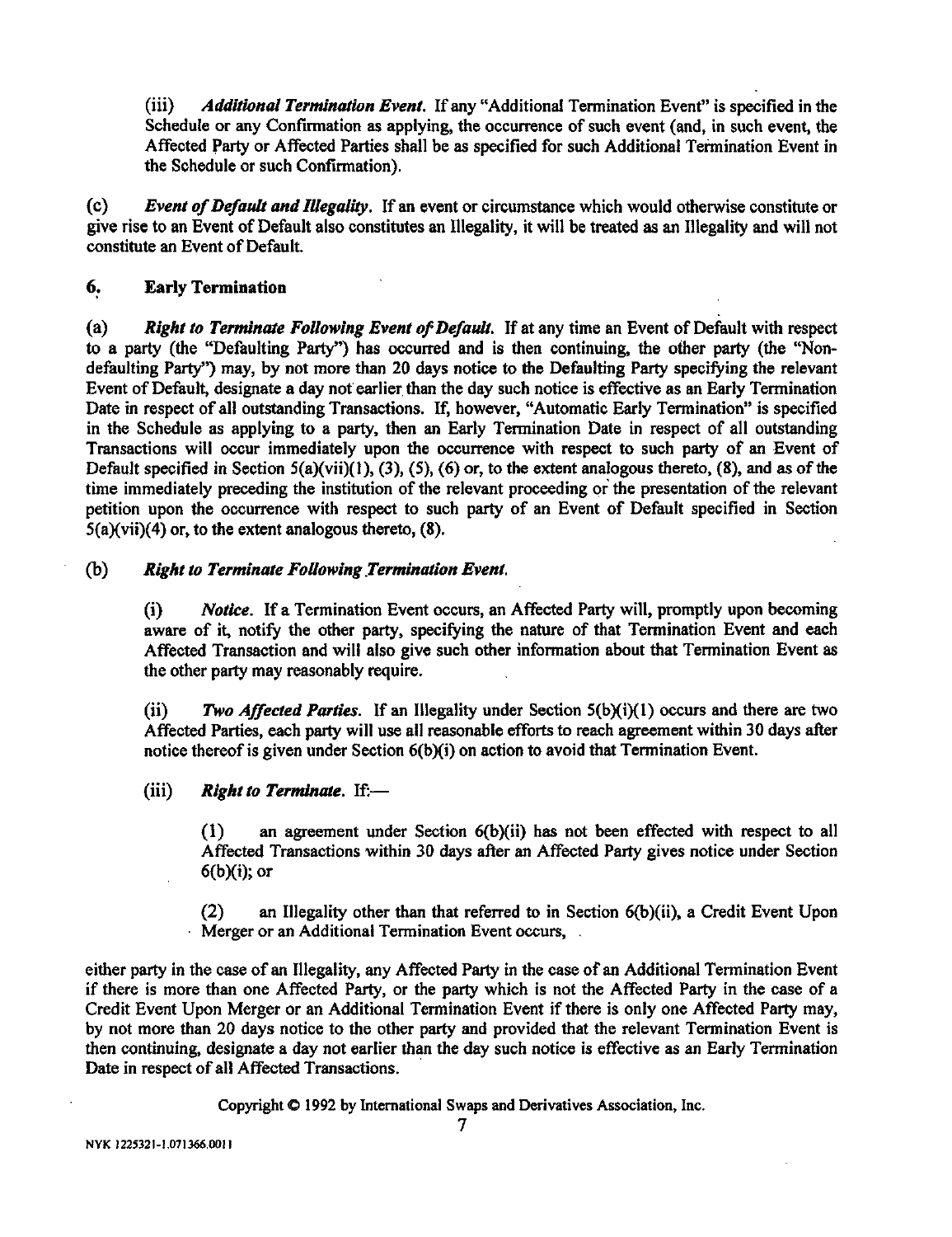## **(c)** *Effect of Designation.*

(i) If notice designating an Early Termination Date is given under Section 6(a) or (b), the Early Termination Date will occur on the date so designated, whether or not the relevant Event of Default or Termination Event is then continuing.

(ii) Upon the occurrence or effective designation of an Early Termination Date, no further payments or deliveries under Section  $2(a)(i)$  or  $2(d)$  in respect of the Terminated Transactions will be required to be made, but without prejudice to the other provisions of this Agreement. The amount, if any, payable in respect of an Early Termination Date shall be determined pursuant to Section 6(e).

#### **(d)** *Calculations.*

(i) *Statement.* On or as soon as reasonably practicable following the occurrence of an Early Termination Date, each party will make the calculations on its part, if any, contemplated by Section 6(e) and will provide to the other party a statement (1) showing, in reasonable detail, such calculations (including all relevant quotations and specifying any amount payable under Section 6(e)) and (2) giving details of the relevant account to which any amount payable to it is to be paid. In the absence of written confirmation from the source of a quotation obtained in determining a Market Quotation, the records of the party obtaining such quotation will be conclusive evidence of the existence and accuracy of such quotation.

(ii) *Payment Date.* An amount calculated as being due in respect of any Early Termination Date under Section 6(e) will be payable on the day that notice of the amount payable is effective (in the case of an Early Termination Date which is designated or occurs as a result of an Event of Default) and on the day which is two Local Business Days after the day on which notice of the amount payable is effective (in the case of an Early Termination Date which is designated as a result of a Termination Event). Such amount will be paid together with (to the extent permitted under applicable law) interest thereon (before as well as after judgment), from (and including) the relevant Early Termination Date to (but excluding) the date such amount is paid, at the Applicable Rate. Such interest will be calculated on the basis of daily compounding and the actual number of days elapsed.

(e) *Payments on Early Termination.* If an Early Termination Date occurs, the following provisions shall apply based on the parties' election in the Schedule of a payment measure, either "Market Quotation" or "Loss," and a payment method, either the "First Method" or the "Second Method." If the parties fail to designate a payment measure or payment method in the Schedule, it will be deemed that "Market Quotation" or the "Second Method," as the case may be, shall apply. The amount, if any, payable in respect of an Early Termination Date and determined pursuant to this Section will be subject to any Set-off.

(i) *Events of Default.* If the Early Termination Date results from an Event of Default:—

(1) *First Method and Market Quotation.* If the First Method and Market Quotation apply, the Defaulting Party will pay to the Non-defaulting Party the excess, if a positive number, of (A) the sum of the Settlement Amount (determined by the Non-defaulting Party) in respect of the Terminated Transactions and the Unpaid Amounts owing to the Non-defaulting Party over (B) the Unpaid Amounts owing to the Defaulting Party.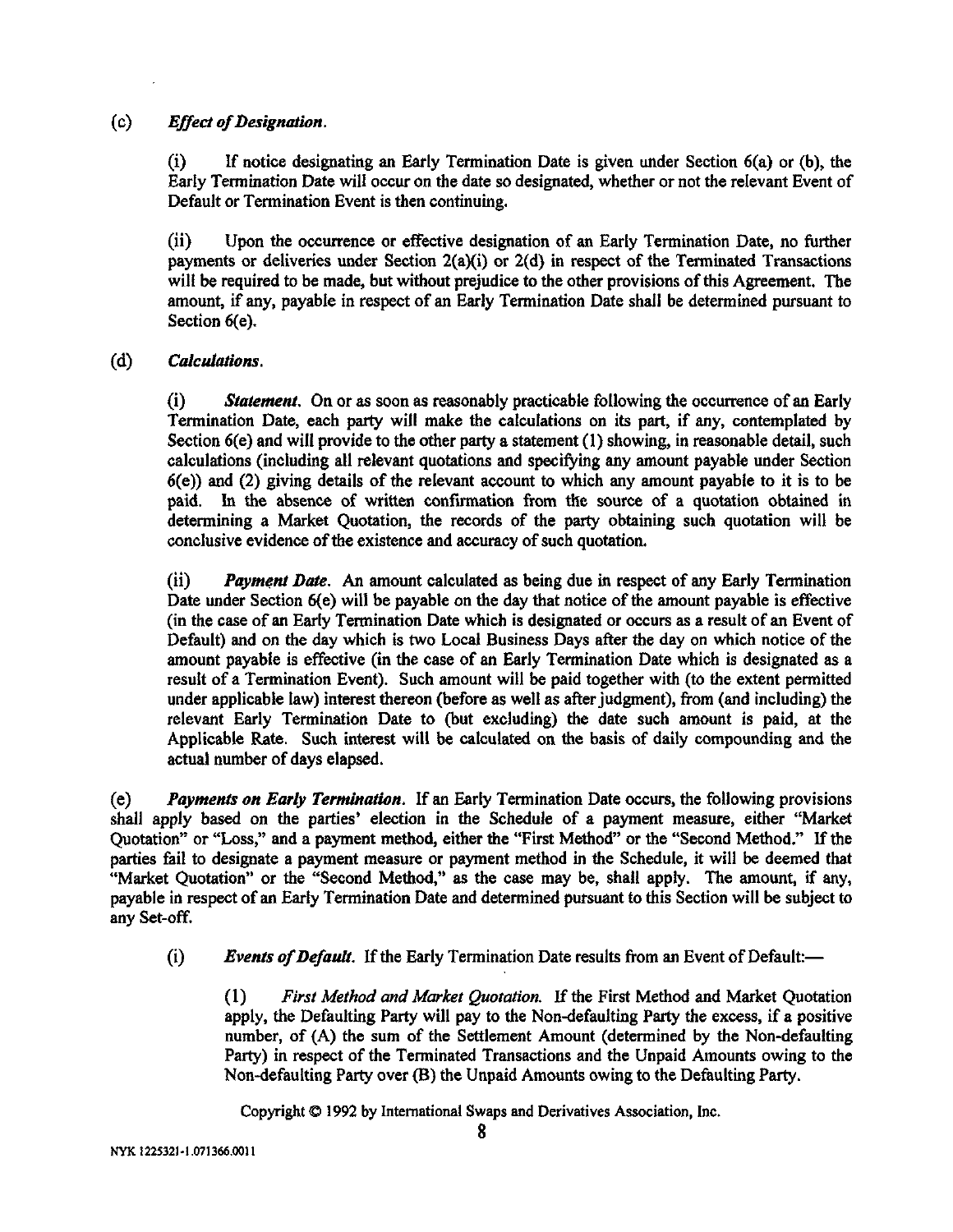(2) *First Method and Loss.* If the First Method and Loss apply, the Defaulting Party will pay to the Non-defaulting Party, if a positive number, the Non-defaulting Party's Loss in respect of this Agreement.

(3) *Second Method and Market Quotation.* If the Second Method and Market Quotation apply, an amount will be payable equal to (A) the sum of the Settlement Amount (determined by the Non-defaulting Party) in respect of the Terminated Transactions and the Unpaid Amounts owing to the Non-defaulting Party less (B) the Unpaid Amounts owing to the Defaulting Party. If that amount is a positive number, the Defaulting Party will pay it to the Non-defaulting Party; if it is a negative number, the Non-defaulting Party will pay the absolute value of that amount to the Defaulting Party.

(4) *Second Method and Loss.* If the Second Method and Loss apply, an amount will be payable equal to the Non-defaulting Party's Loss in respect of this Agreement. If that amount is a positive number, the Defaulting Party will pay it to the Non-defaulting Party; if it is a negative number, the Non-defaulting Party will pay the absolute value of that amount to the Defaulting Party.

(ii) *Termination Events.* If the Early Termination Date results from a Termination Event:—

(1) *One Affected Party.* If there is one Affected Party, the amount payable will be determined in accordance with Section 6(e)(i)(3), if Market Quotation applies, or Section  $6(e)$ (i)(4), if Loss applies, except that, in either case, references to the Defaulting Party and to the Non-defaulting Party will be deemed to be references to the Affected Party and the party which is not the Affected Party, respectively, and, if Loss applies and fewer than all the Transactions are being terminated. Loss shall be calculated in respect of all Terminated Transactions.

(2) *Two Affected Parties.* If there are two Affected Parties:—

(A) if Market Quotation applies, each party will determine a Settlement Amount in respect of the Terminated Transactions, and an amount will be payable equal to (I) the sum of (a) one-half of the difference between the Settlement Amount of the party with the higher Settlement Amount ("X") and the Settlement Amount of the party with the lower Settlement Amount ("Y") and (b) the Unpaid Amounts owing to X less  $(II)$  the Unpaid Amounts owing to Y; and

(B) if Loss applies, each party will determine its Loss in respect of this Agreement (or, if fewer than all the Transactions are being terminated, in respect of all Terminated Transactions) and an amount will be payable equal to one-half of the difference between the Loss of the party with the higher Loss ("X") and the Loss of the party with the lower Loss ("Y").

If the amount payable is a positive number, Y will pay it to  $X$ ; if it is a negative number, X will pay the absolute value of that amount to Y.

**«**

(iii) *Adjitstment for Bankruptcy.* In circumstances where an Early Termination Date occurs because "Automatic Early Termination" applies in respect of a party, the amount determined under this Section 6(e) will be subject to such adjustments as are appropriate and permitted by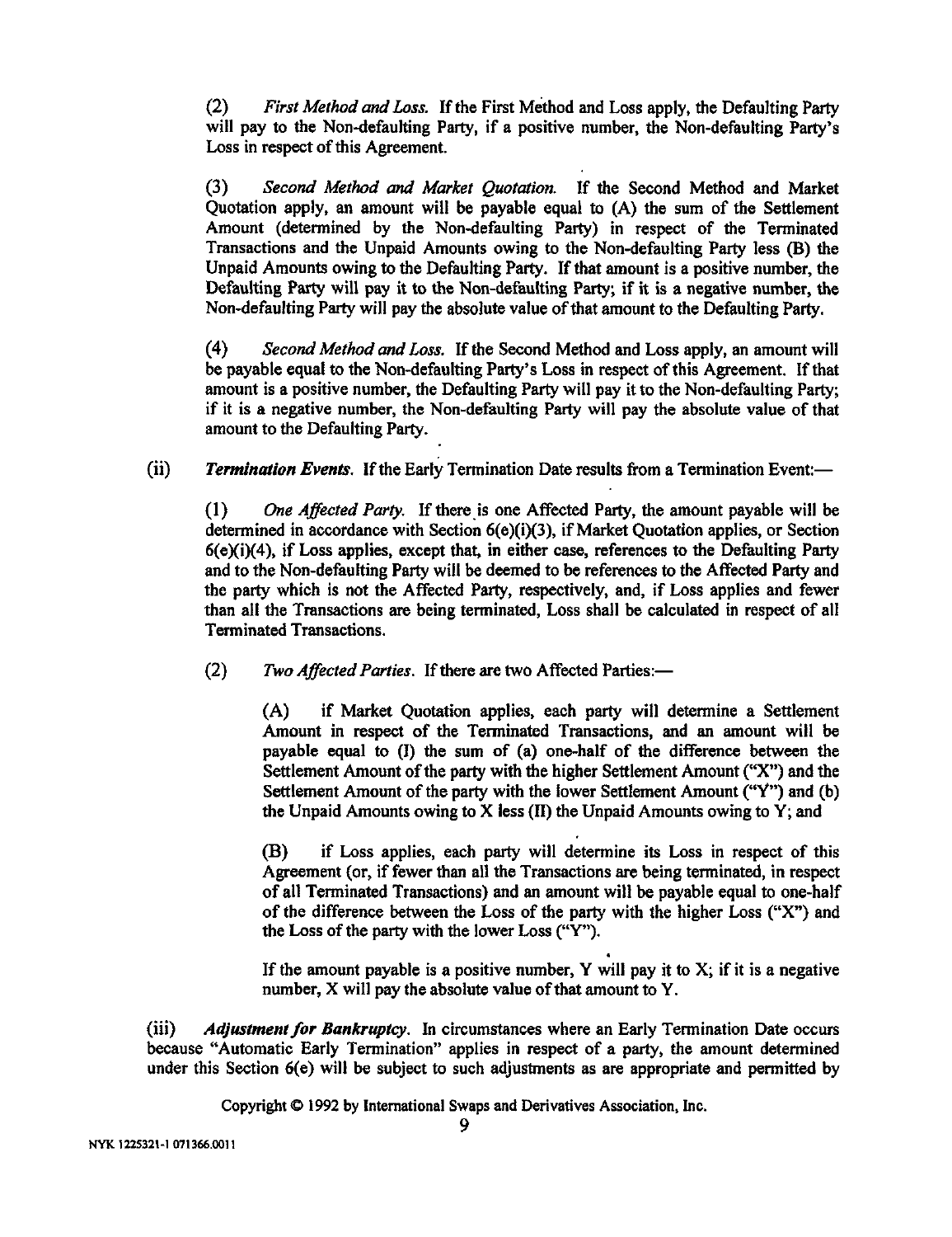law to reflect any payments or deliveries made by one party to the other under this Agreement (and retained by such other party) during the period from the relevant Early Termination Date to the date for payment determined under Section 6(d)(ii).

(iv) *Pre-Estimate.* The parties agree that if Market Quotation applies an amount recoverable under this Section 6(e) is a reasonable pre-estimate of loss and not a penalty. Such amount is payable for the loss of bargain and the loss of protection against future risks and except as otherwise provided in this Agreement neither party will be entitled to recover any additional damages as a consequence of such losses.

## **7. Transfer**

Neither this Agreement nor any interest or obligation in or under this Agreement may be transferred (whether by way of security or otherwise) by either party without the prior written consent of the other party, except that:—

(a) a party may make such a transfer of this Agreement pursuant to a consolidation or amalgamation with, or merger with or into, or transfer of all or substantially all of its assets to, another entity (but without prejudice to any other right or remedy under this Agreement); and

(b) a party may make such a transfer of all or any part of its interest in any amount payable to it from a Defaulting Party under Section 6(e).

Any purported transfer that is not in compliance with this Section will be void.

## **8. Miscellaneous**

**(a)** *Entire Agreement.* This Agreement constitutes the entire agreement and understanding of the parties with respect to its subject matter and supersedes all oral communication and prior writings with respect thereto.

**(b)** *Amendments.* No amendment, modification or waiver in respect of this Agreement will be effective unless in writing (including a writing evidenced by a facsimile transmission) and executed by each of the parties or confirmed by an exchange of telexes or electronic messages on an electronic messaging system.

(c) Survival of Obligations. Without prejudice to Sections 2(a)(iii) and 6(c)(ii), the obligations of the parties under this Agreement will survive the termination of any Transaction.

**(d)** *Remedies Cumulative.* Except as provided in this Agreement, the rights, powers, remedies and privileges provided in this Agreement are cumulative and not exclusive of any rights, powers, remedies and privileges provided by law.

## **(e)** *Counterparts and Confirmations.*

(i) This Agreement (and each amendment, modification and waiver in respect of it) may be executed and delivered in counterparts (including by facsimile transmission), each of which will be deemed an original.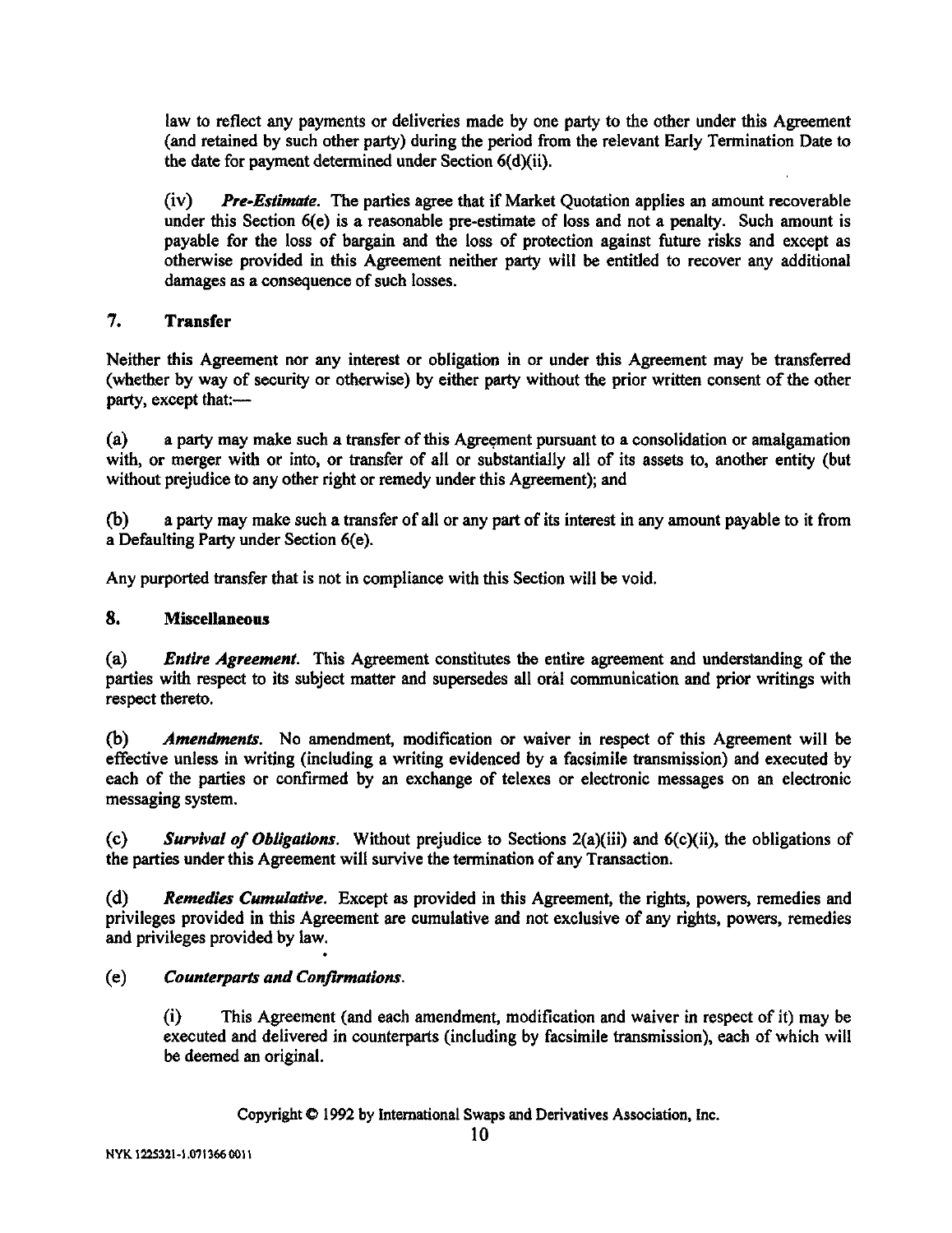(ii) The parties intend that they are legally bound by the terms of each Transaction from the moment they agree to those terms (whether orally or otherwise). A Confirmation shall be entered into as soon as practicable and may be executed and delivered in counterparts (including by facsimile transmission) or be created by an exchange of telexes or by an exchange of electronic messages on an electronic messaging system, which in each case will be sufficient for all purposes to evidence a binding supplement to this Agreement. The parties will specify therein or through another effective means that any such counterpart, telex or electronic message constitutes a Confirmation.

(f) *No Waiver of Rights.* A failure or delay in exercising any right, power or privilege in respect of this Agreement will not be presumed to operate as a waiver, and a single or partial exercise of any right, power or privilege will not be presumed to preclude any subsequent or further exercise, of that right, power or privilege or the exercise of any other right, power or privilege.

(g) *Headings.* The headings used in this Agreement are for convenience of reference only and are not to affect the construction of or to be taken into consideration in interpreting this Agreement.

# **9. Expenses**

A Defaulting Party will, on demand, indemnify and hold harmless the other party for and against all reasonable out-of-pocket expenses, including legal fees, incurred by such other party by reason of the enforcement and protection of its rights under this Agreement or any Credit Support Document to which the Defaulting Party is a party or by reason of the early termination of any Transaction, including, but not limited to, costs of collection.

## **10. Notices**

(a) *Effectiveness.* Any notice or other communication in respect of this Agreement may be given in any manner set forth below (except that a notice or other communication under Section 5 or 6 may not be given by facsimile transmission or electronic messaging system) to the address or number or in accordance with the electronic messaging system details provided (see the Schedule) and will be deemed effective as indicated:—

- (i) if in writing and delivered in person or by courier, on the date it is delivered;
- (ii) if sent by telex, on the date the recipient's answerback is received;

(iii) if sent by facsimile transmission, on the date that transmission is received by a responsible employee of the recipient in legible form (it being agreed that the burden of proving receipt will be on the sender and will not be met by a transmission report generated by the sender's facsimile machine);

(iv) if sent by certified or registered mail (airmail, if overseas) or the equivalent (return receipt requested), on the date that mail is delivered or its delivery is attempted; or

(v) if sent by electronic messaging system, on the date that electronic message is received,

unless the date of that delivery (or attempted delivery ) or that receipt, as applicable, is not a Local Business Day or that communication is delivered (or attempted) or received, as applicable, after the close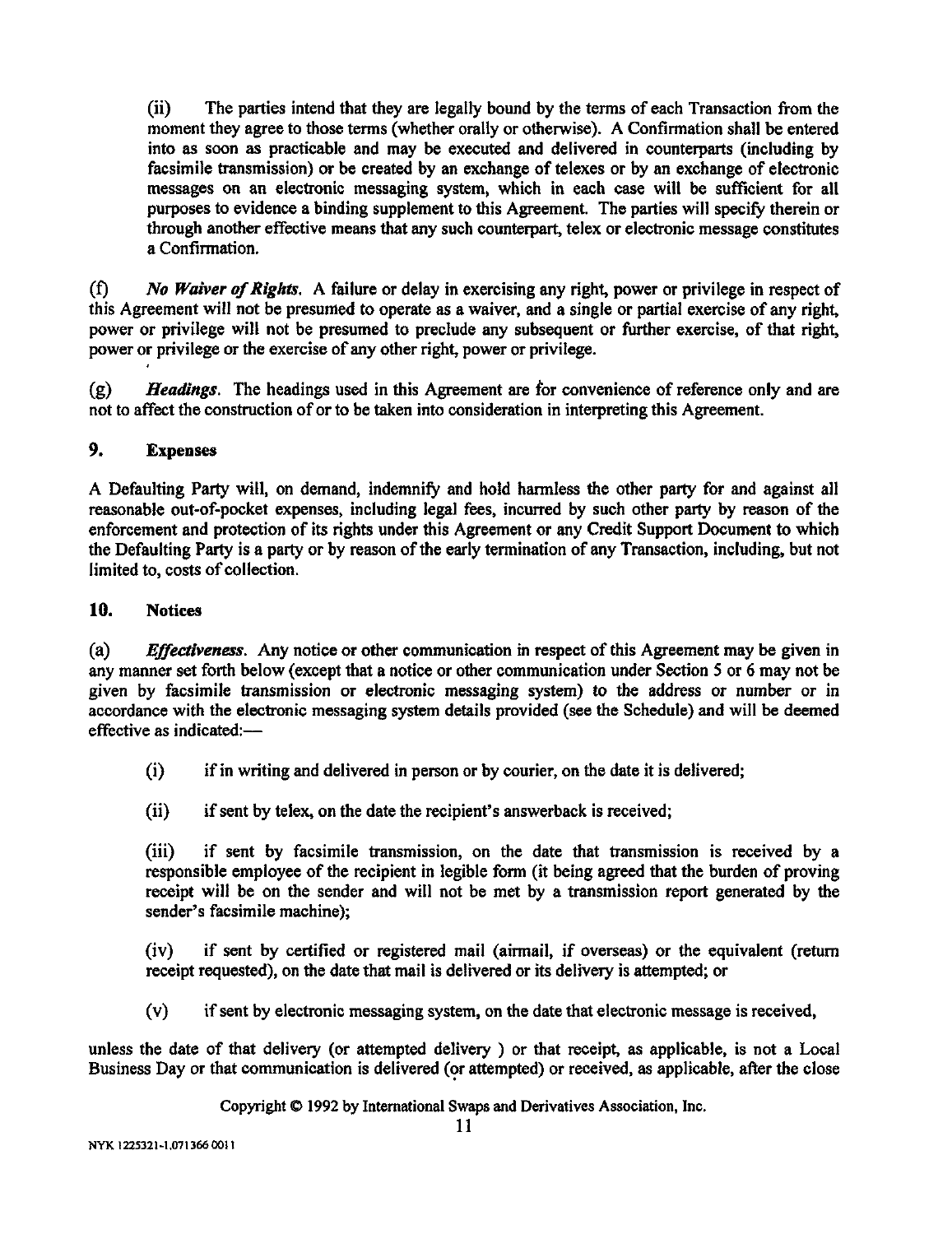of business on a Local Business Day, in which case that communication shall be deemed given and effective on the first following day that is a Local Business Day.

(b) *Change of Addresses.* Either party may by notice to the other change the address, telex or facsimile number or electronic messaging system details at which notices or other communications are to be given to it.

#### **11. Governing Law and Jurisdiction**

**(a)** *Governing Law.* This Agreement will be governed by and construed in accordance with the law specified in the Schedule.

**(b)** *Jurisdiction.* With respect to any suit, action or proceedings relating to this Agreement ("Proceedings"), each party irrevocably:—

(i) submits to the jurisdiction of the English courts, if this Agreement is expressed to be governed by English law, or to the non-exclusive jurisdiction of the courts of the State of New York and the United States District Court located in the Borough of Manhattan in New York City, if this Agreement is expressed to be governed by the laws of the State of New York; and

(ii) waives any objection which it may have at any time to the laying of venue of any Proceedings brought in any such court, waives any claim that such Proceedings have been brought in an inconvenient forum and further waives the right to object, with respect to such Proceedings, that such court does not have any jurisdiction over such party.

Nothing in this Agreement precludes either party from bringing Proceedings in any other jurisdiction (outside, if this Agreement is expressed to be governed by English law, the Contracting States, as defined in Section 1(3) of the Civil Jurisdiction and Judgments Act 1982 or any modification, extension or reenactment thereof for the time being in force) nor will the bringing of Proceedings in any one or more jurisdictions preclude the bringing of Proceedings in any other jurisdiction.

(c) *Waiver of Immunities.* Each party irrevocably waives, to the fullest extent permitted by applicable law, with respect to itself and its revenues and assets (irrespective of their use or intended use), all immunity on the grounds of sovereignty or other similar grounds from (i) suit, (ii) jurisdiction of any court, (iii) relief by way of injunction, order for specific performance or for recovery of property, (iv) attachment of its assets (whether before or after judgment) and (v) execution or enforcement of any judgment to which it or its revenues or assets might otherwise be entitled in any Proceedings in the courts of any jurisdiction and irrevocably agrees, to the extent permitted by applicable law, that it will not claim any such immunity in any Proceedings.

## **12. Definitions**

As used in this Agreement:—

*"•Additional Termination Event'* has the meaning specified in Section 5(b).

"*Affected Party*" has the meaning specified in Section 5(b).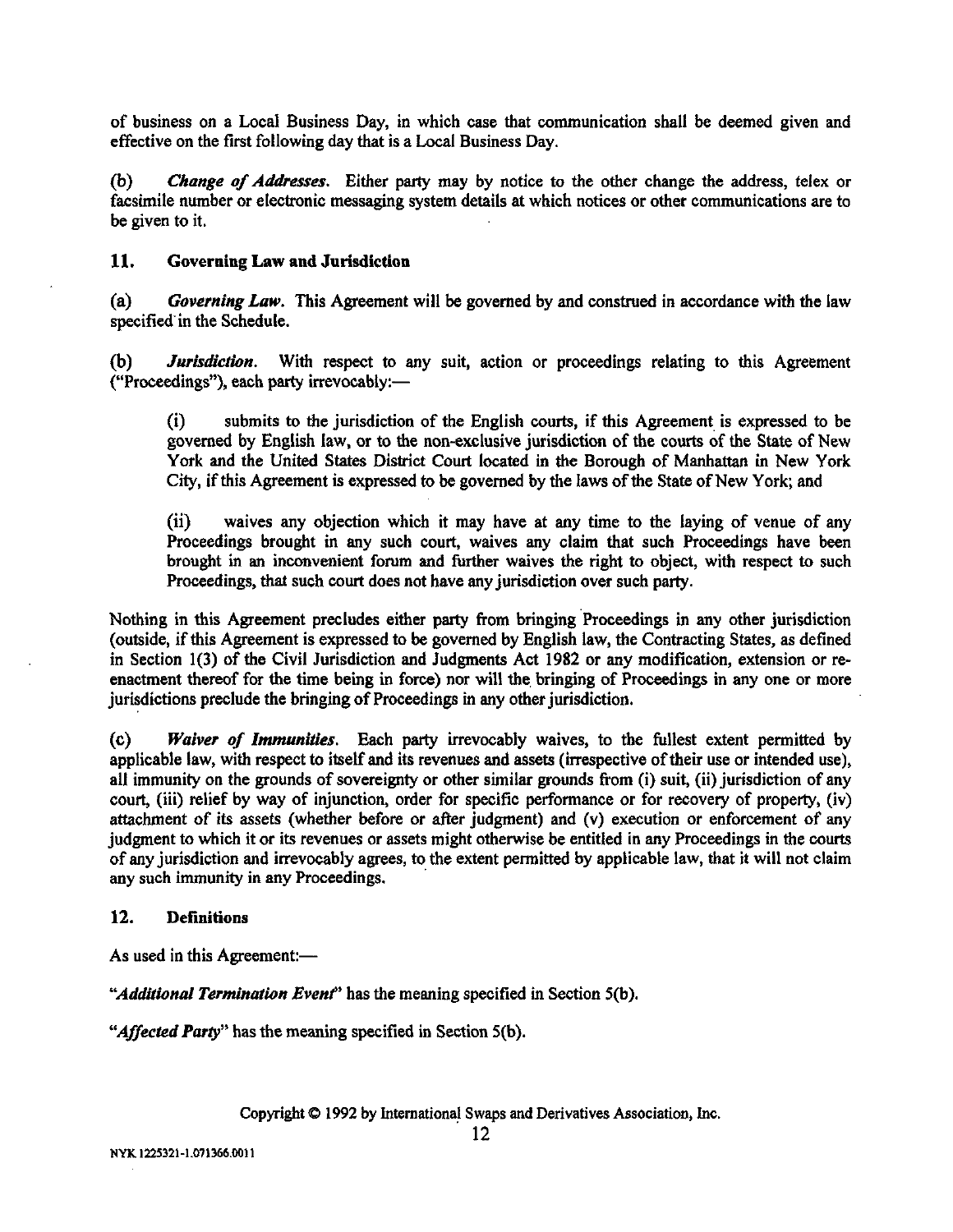*''^Affected Transactions"* means (a) with respect to any Termination Event consisting of an Illegality, all Transactions affected by the occurrence of such Termination Event and (b) with respect to any other Termination Event, all Transactions.

*"Affiliate"* means, subject to the Schedule, in relation to any person, any entity controlled, directly or indirectly, by the person, any entity that controls, directly or indirectly, the person or any entity directly or indirectly under common control with the person. For this purpose, "control" of any entity or person means ownership of a majority of the voting power of the entity or person.

*''Appiicable Rate"* means:—

(a) in respect of obligations payable or deliverable (or which would have been but for Section 2(a)(iii)) by a Defaulting Party, the Default Rate;

(b) in respect of an obligation to pay an amount under Section 6(e) of either party from and after the date (determined in accordance with Section  $6(d)(ii)$ ) on which that amount is payable, the Default Rate;

(c) in respect of all other obligations payable or deliverable (or which would have been but for Section 2(a)(iii)) by a Non-defaulting Party, the Non-default Rate; and

(d) in all other cases, the Termination Rate.

*"consent^* includes a consent, approval, action, authorization, exemption, notice, filing, registration or exchange control consent.

*''Credit Event Upon Merger"* has the meaning specified in Section 5(b).

*"Credit Support Document'* means any agreement or instrument that is specified as such in this Agreement.

*"Credit Support Provider"* has the meaning specified in the Schedule.

*"Default Rate"* means a rate per annum equal to the cost (without proof or evidence of any actual cost) to the relevant payee (as certified by it) if it were to fund or of funding the relevant amount plus 1% per annum.

*"Defaulting Party"* has the meaning specified in Section 6(a).

*"Early Termination Date"* means the date determined in accordance with Section 6(a) or 6(b)(iii).

*"Event of Default'* has the meaning specified in Section 5(a) and, if applicable, in the Schedule.

*"Illegality"* has the meaning specified in Section 5(b).

*"law"* includes any treaty, law, rule or regulation and **"lawful"** and **"unlawful"** will be construed accordingly.

*"Local Business Day"* means, subject to the Schedule, a day on which commercial banks are open for business (including dealings in foreign exchange and foreign currency deposits) (a) in relation to any obligation under Section 2(a)(i), in the place(s) specified in the relevant Confirmation or, if not so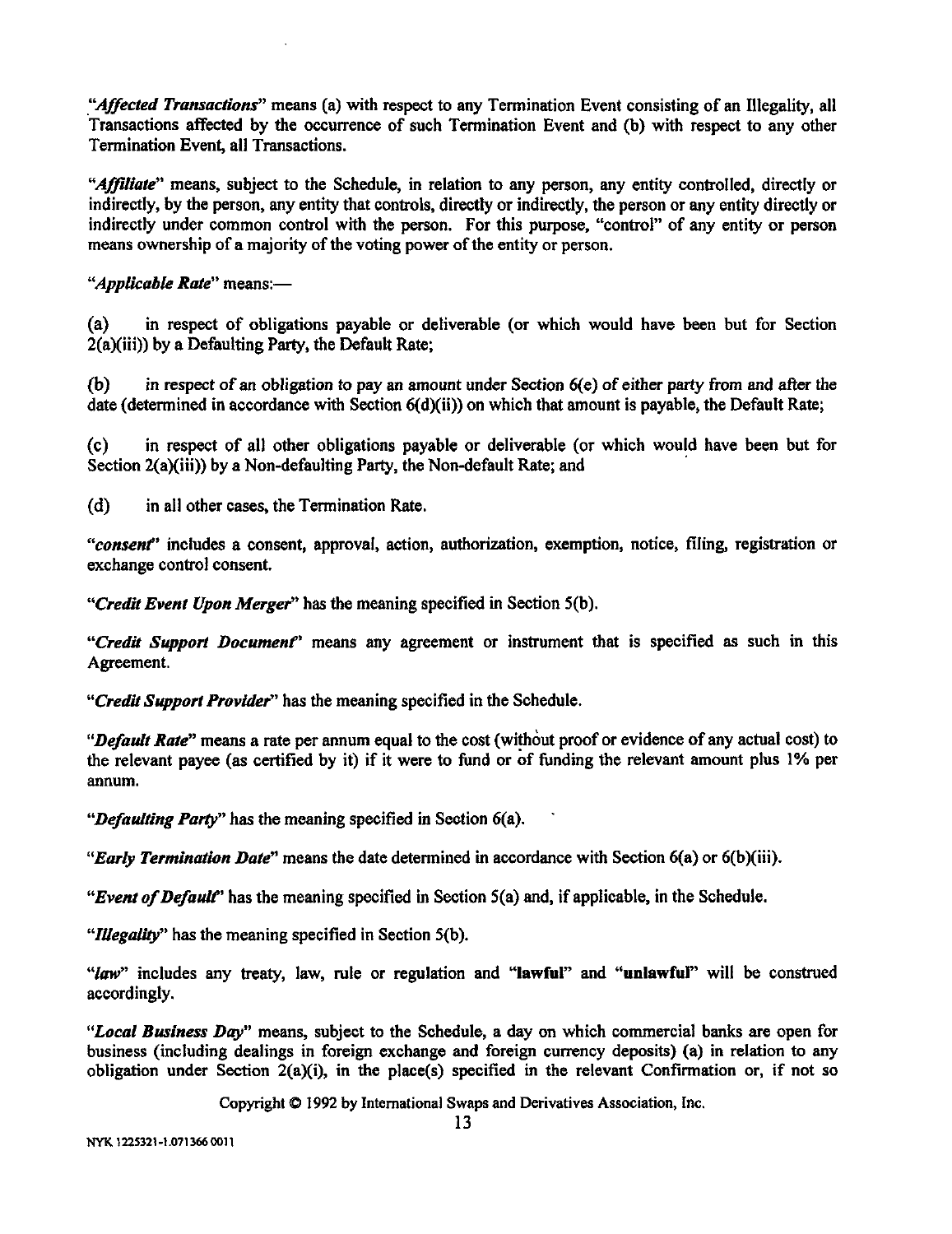specified, as otherwise agreed by the parties in writing or determined pursuant to provisions contained, or incorporated by reference, in this Agreement, (b) in relation to any other payment, in the place where the relevant account is located, (c) in relation to any notice or other communication, including notice contemplated under Section  $5(a)(i)$ , in the city specified in the address for notice provided by the recipient and, in the case of a notice contemplated by Section 2(b), in the place where the relevant new account is to be located and (d) in relation to Section  $S(a)(v)(2)$ , in the relevant locations for performance with respect to such Specified Transaction.

*"Loss"* means, with respect to this Agreement or one or more Terminated Transactions, as the case may be, and a party, an amount that party reasonably determines in good faith to be its total losses and costs (or gain, in which case expressed as a negative number) in connection with this Agreement or that Terminated Transaction or group of Terminated Transactions, as the case may be, including any loss of bargain, cost of funding or, at the election of such party but without duplication, loss or cost incurred as a result of its terminating, liquidating, obtaining or reestablishing any hedge or related trading position (or any gain resulting from any of them). Loss includes losses and costs (or gains) in respect of any payment or delivery required to have been made (assuming satisfaction of each applicable condition precedent) on or before the relevant Early Termination Date and not made, except, so as to avoid duplication, if Section  $6(e)(i)(1)$  or (3) or  $6(e)(ii)(2)(A)$  applies. Loss does not include a party's legal fees and out-of-pocket expenses referred to under Section 9. A party will determine its Loss as of the relevant Early Termination Date, or, if that is not reasonably practicable, as of the earliest date thereafter as is reasonably practicable. A party may (but need not) determine its Loss by reference to quotations of relevant rates or prices from one or more leading dealers in the relevant markets.

*''Market Quotation"* means, with respect to one or more Terminated Transactions and a party making the determination, an amount determined on the basis of quotations from Reference Market-makers. Each quotation will be for an amount, if any, that would be paid to such party (expressed as a negative number) or by such party (expressed as a positive number) in consideration of an agreement between such party (taking into account any existing Credit Support Document with respect to the obligations of such party) and the quoting Reference Market-maker to enter into a transaction (the "Replacement Transaction") that would have the effect of preserving for such party the economic equivalent of any payment or delivery (whether the underlying obligation was absolute or contingent and assuming the satisfaction of each applicable condition precedent) by the parties under Section  $2(a)(i)$  in respect of such Terminated Transaction or group of Terminated Transactions that would, but for the occurrence of the relevant Early Termination Date, have been required after that date. For this purpose. Unpaid Amounts in respect of the Terminated Transaction or group of Terminated Transactions are to be excluded but, without limitation, any payment or delivery that would, but for the relevant Early Termination Date, have been required (assuming satisfaction of each applicable condition precedent) after that Early Termination Date is to be included. The Replacement Transaction would be subject to such documentation as such party and the Reference Market-maker may, in good faith, agree. The party making the determination (or its agent) will request each Reference Market-maker to provide its quotation to the extent reasonably practicable as of the same day and time (without regard to different time zones) on or as soon as reasonably practicable after the relevant Early Termination Date. The day and time as of which those quotations are to be obtained will be selected in good faith by the party obliged to make a determination under Section 6(e), and, if each party is so obliged, after consultation with the other. If more than three quotations are provided, the Market Quotation will be the arithmetic mean of the quotations, without regard to the quotations having the highest and lowest values. If exactly three such quotations are provided, the Market Quotation will be the quotation remaining after disregarding the highest and lowest quotations. For this purpose, if more than one quotation has the same highest value or lowest value, then one of such quotations shall be disregarded. If fewer than three quotations are provided, it will be deemed that the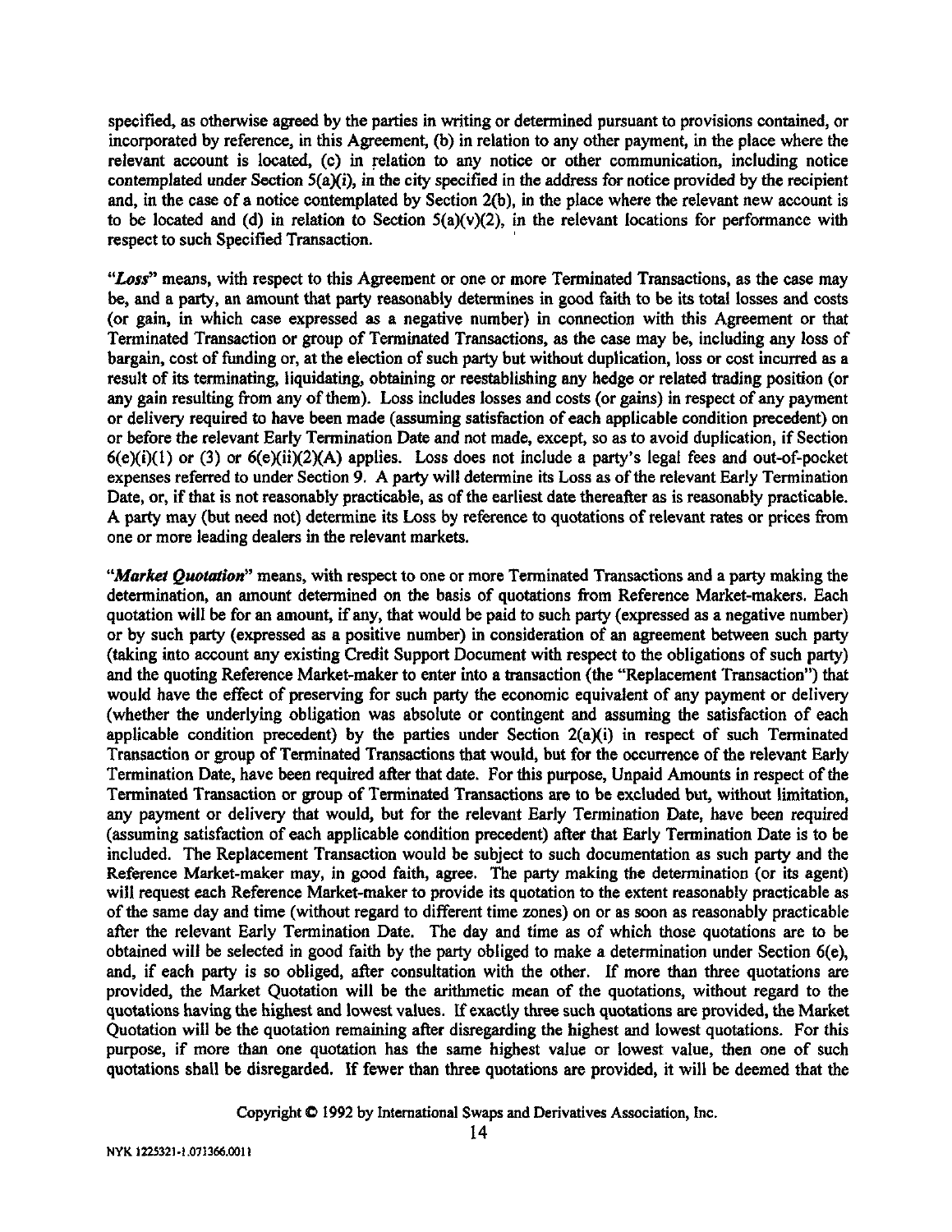Market Quotation in respect of such Terminated Transaction or group of Terminated Transactions cannot be determined.

*"Non-default Rate"* means a rate per annum equal to the cost (without proof or evidence of any actual cost) to the Non-defaulting Party (as certified by it) if it were to fund the relevant amount.

*"Non-defaulting Party"* has the meaning specified in Section 6(a).

*"Potential Event of Default*" means any event which, with the giving of notice or the lapse of time or both, would constitute an Event of Default.

*"Reference Market-makers"* means four leading dealers in the relevant market selected by the party determining a Market Quotation in good faith (a) from among dealers of the highest credit standing which satisfy all the criteria that such party applies generally at the time in deciding whether to offer or to make an extension of credit and (b) to the extent practicable, from among such dealers having an office in the same city.

*"Scheduled Payment Date"* means a date on which a payment or delivery is to be made under Section  $2(a)(i)$  with respect to a Transaction.

*"Set-off* means set-off, offset, combination of accounts, right of retention or withholding or similar right or requirement to which the payer of an amount under Section 6 is entitled or subject (whether arising under this Agreement, another contract, applicable law or otherwise) that is exercised by, or imposed on, such payer.

*"Settlement Amount*" means, with respect to a party and any Early Termination Date, the sum of:—

(a) the Market Quotations (whether positive or negative) for each Terminated Transaction or group of Terminated Transactions for which a Market Quotation is determined; and

(b) such party's Loss (whether positive or negative and without reference to any Unpaid Amounts) for each Terminated Transaction or group of Terminated Transactions for which a Market Quotation cannot be determined or would not (in the reasonable belief of the party making the determination) produce a commercially reasonable result.

*"Specified Entity"* has the meaning specified in the Schedule.

*"Specified Indebtedness"* means, subject to the Schedule, any obligation (whether present or future, contingent or otherwise, as principal or surety or otherwise) in respect of borrowed money.

*"Specified Transaction"* means, subject to the Schedule, (a) any transaction (including an agreement with respect thereto) now existing or hereafler entered into between one party to this Agreement (or any Credit Support Provider of such party or any applicable Specified Entity of such party) and the other party to this Agreement (or any Credit Support Provider of such other party or any applicable Specified Entity of such other party) which is a rate swap transaction, basis swap, forward rate transaction, commodity swap, commodity option, equity or equity index swap, equity or equity index option, bond option, interest rate option, foreign exchange transaction, cap transaction, floor transaction, collar transaction, currency swap transaction, cross-currency rate swap transaction, currency option or any other similar transaction (including any option with respect to any of these transactions), (b) any combination of these transactions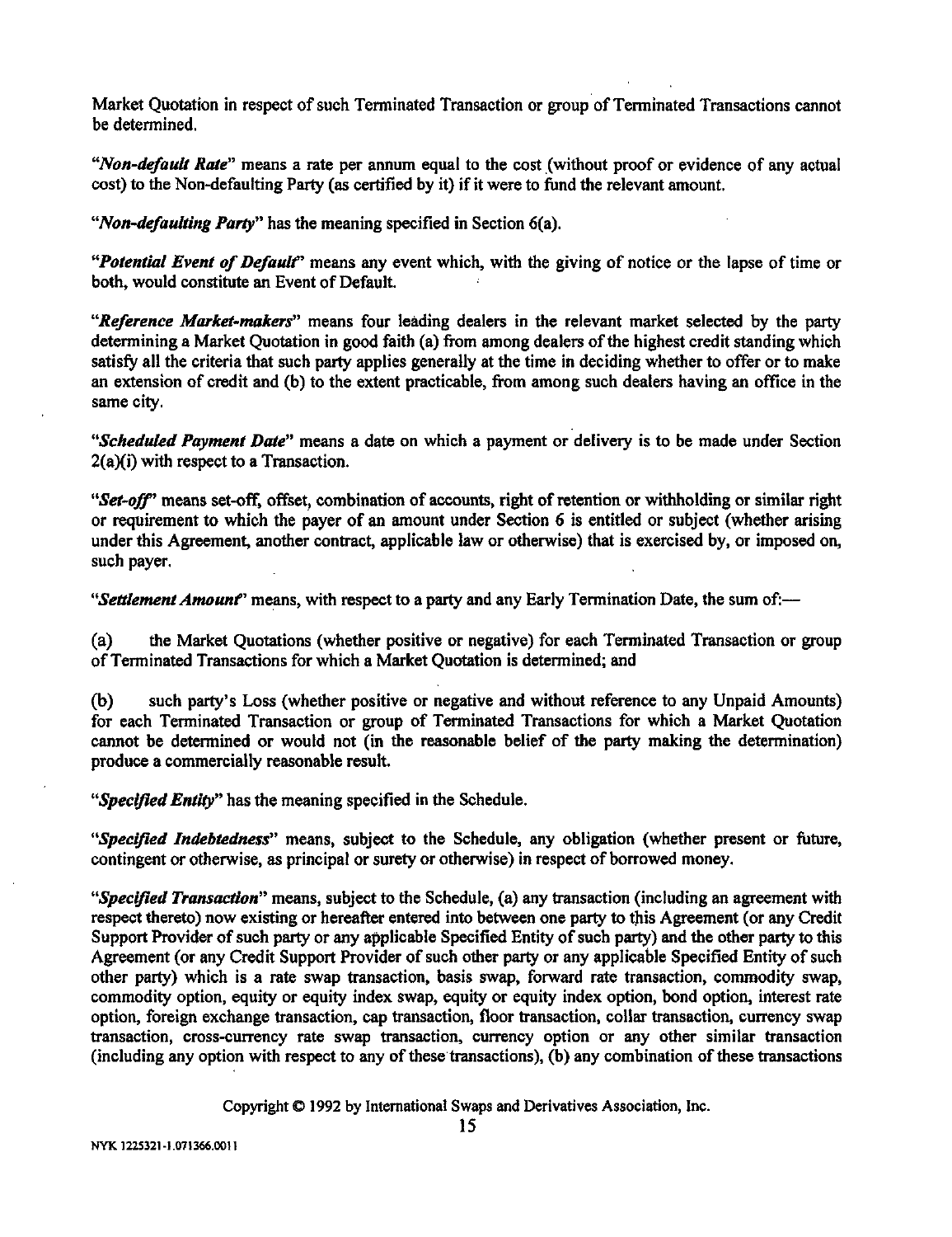and (c) any other transaction identified as a Specified Transaction in this Agreement or the relevant confirmation.

*"Terminated Transactions^^* means with respect to any Early Termination Date (a) if resulting from a Termination Event, all Affected Transactions and (b) if resulting from an Event of Default, all Transactions (in either case) in effect immediately before the effectiveness of the notice designating that Early Termination Date (or, if "Automatic Early Termination" applies, immediately before that Early Termination Date).

*"Termination Evenf^* means an Illegality or, if specified to be applicable, a Credit Event Upon Merger or an Additional Termination Event.

*"Termination Rate"* means a rate per annum equal to the arithmetic mean of the cost (without proof or evidence of any actual cost) to each party (as certified by such party) if it were to fund or of funding such amounts.

*"Unpaid Amounts"* owing to any party means, with respect to an Early Termination Date, the aggregate of (a) in respect of all Terminated Transactions, the amounts that became payable (or that would have become payable but for Section 2(a)(iii)) to such party under Section 2(a)(i) on or prior to such Early Termination Date and which remain unpaid as at such Early Termination Date and (b) in respect of each Terminated Transaction, for each obligation under Section 2(a)(i) which was (or would have been but for Section 2(a)(iii)) required to be settled by delivery to such party on or prior to such Early Termination Date and which has not been so settled as at such Early Termination Date, an amount equal to the fair market value of that which was (or would have been) required to be delivered as of the originally scheduled date for delivery, in each case together with (to the extent permitted under applicable law) interest, in the currency of such amounts, from (and including) the date such amounts or obligations were or would have been required to have been paid or performed to (but excluding) such Early Termination Date, at the Applicable Rate. Such amounts of interest will be calculated on the basis of daily compounding and the actual number of days elapsed. The fair market value of any obligation referred to in clause (b) above shall be reasonably determined by the party obliged to make the determination under Section 6(e) or, if each party is so obliged, it shall be the average of the fair market values reasonably determined by both parties.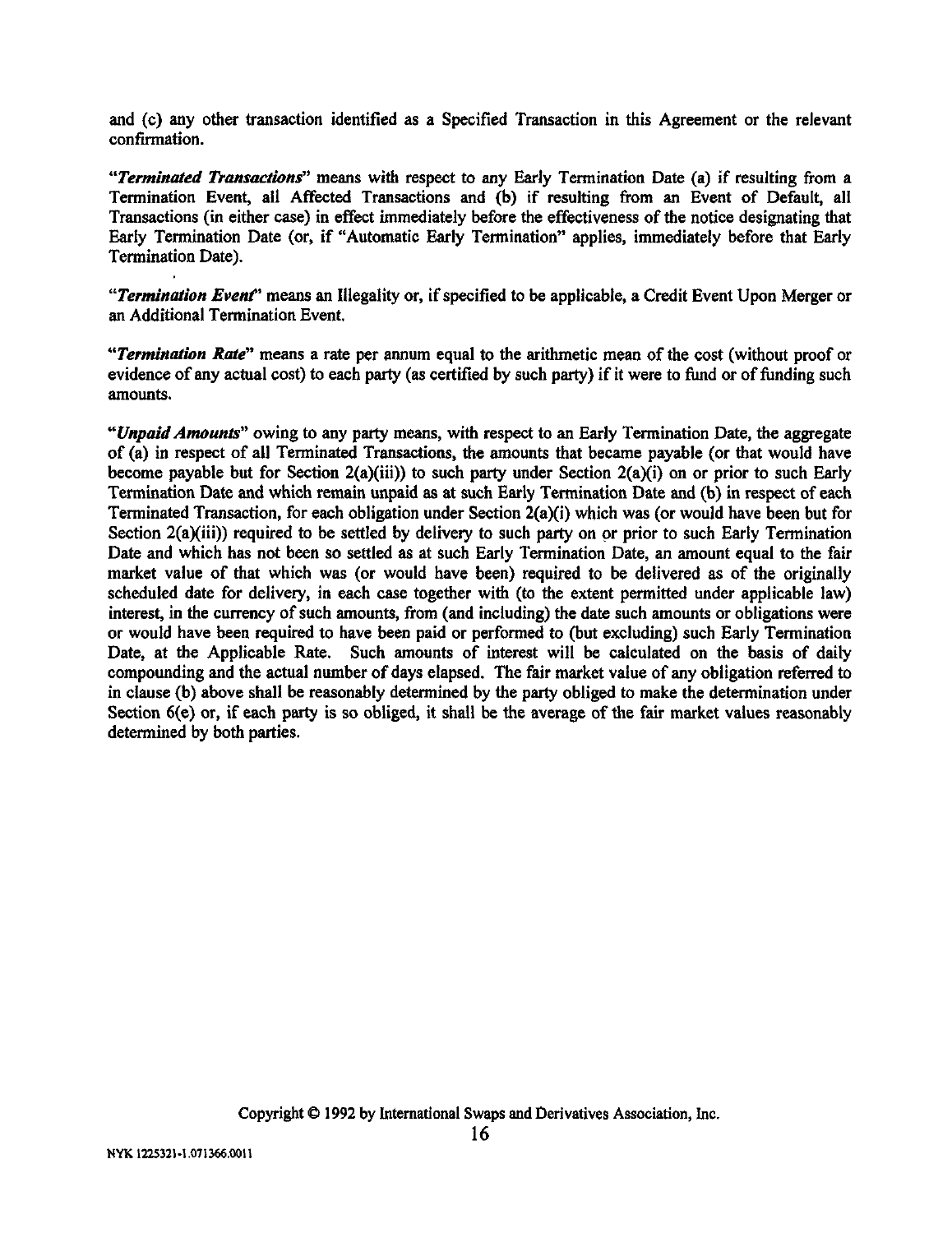IN WITNESS WHEREOF the parties have executed this document on the respective dates specified below with effect from the date specified on the first page of this document.

 $\ddot{\phantom{a}}$ 

 $\ddot{\phantom{a}}$ 

| BANK OF AMERICA, N.A. |                          |               |                                   |
|-----------------------|--------------------------|---------------|-----------------------------------|
| By:                   |                          |               |                                   |
|                       | Name:<br>Title:<br>Date: | <b>Floger</b> | <b>r Heintzelman</b><br>Principal |

 $\bar{z}$ 

 $\bar{z}$ 

CONTRA COSTA TRANSPORTATION AUTHORITY

**Bv:**

Name: Title: Date:

 $\cdot$